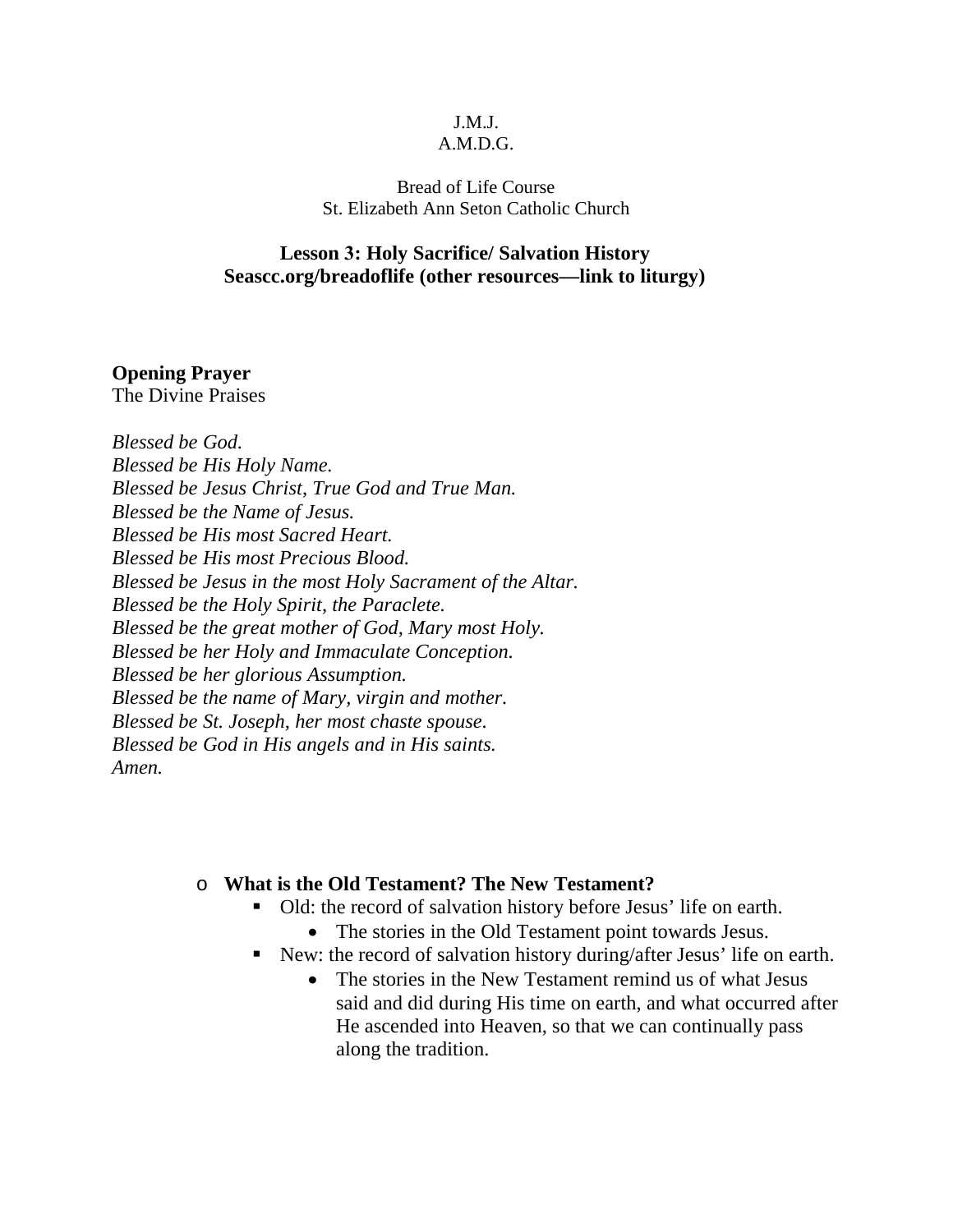- **Using the Book: Page 1---Adam and Eve, before the Fall**
- **Ask your child: What do you see here?** 
	- o Genesis 3:3—Adam and Eve hear this command from God—*"You shall not eat of the fruit of the tree which is in the midst of the garden, neither shall you touch it, lest you die."*
	- o In the beginning, we see this tree and we see this fruit.
		- If everything in the Old Testament is pointing towards the New, towards Jesus, then there is another tree and another fruit later on.
		- **Tree: THE CROSS**
		- **FRUITE: JESUS HIMSELF**
- **Page 2—Adam and Eve, being driven from the garden of paradise** o They ate the fruit and the gates of garden of paradise were closed.
- **How do we enter through the gate, now that it is open?** Baptism.
	- o Baptism is the sacrament by which we are made children of God and members of His Church. It opens to us the possibility of going to Heaven.
- **Page 3—Noah and the Ark**
- **Genesis 8:20-21**—the very first thing Noah does when he steps off the ark is build an altar and offer sacrifice to God in thanksgiving to Him!
	- o Mankind had displeased God, and to reverse that, we give the best that we can, the best we have. And this is what we see Noah doing, being faithful and thankful to God. And the Lord was pleased with his sacrifice!
	- o The Lord is pleased when we offer Him our best.
	- o **Who determines how the repair will be accomplished?** The one who was offended! They also determine *how and what* will repair the offense.
		- It would not be fair for the person who was offended to have to make up for the offense.
	- o So when we sin, we have to make up for our offense to God.
	- o **How do we make up for our offense?** 
		- We can make up for our offenses to other people because we are equal to them. We are all temporal.
		- But we are not equal to God! Man, a temporal being, has offended God, the Eternal Being.
		- God determines both *how and what* will make up for the offense. And we are not to refuse Him!
		- That is where the notion of sacrifice came from. To make up for our offenses to God, to show Him that we are sorry and want to reconcile with Him.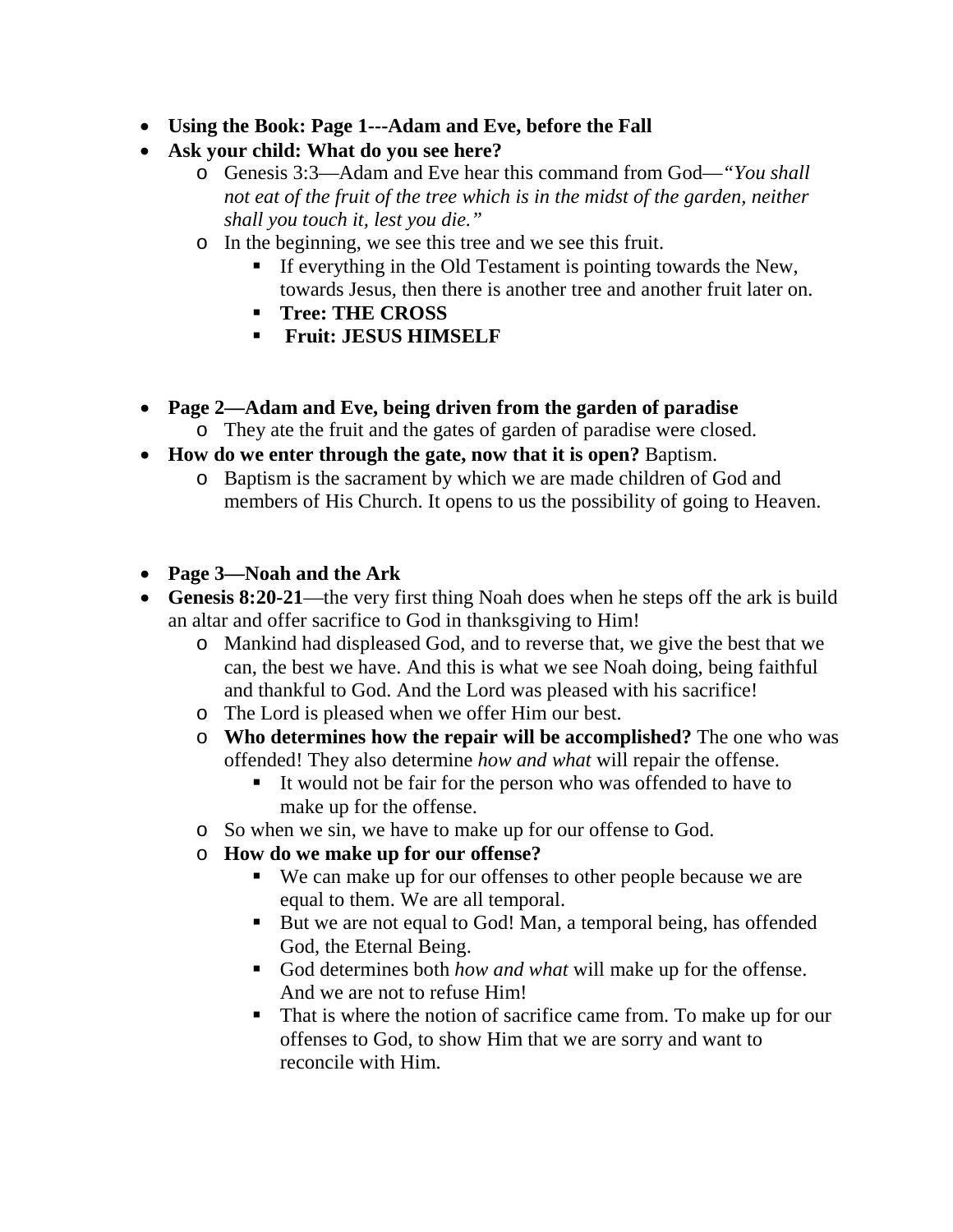# o **What is offered at the Mass?**

- Bread and Wine (they are originally offered, but can't stay that way)
- The Body and Blood of Jesus Christ (the Eucharist)
- Ourselves
- o God wants us to offer ourselves along with His Son at the Mass, because then our sacrifice will be both pleasing *and* satisfactory.

# • **Page 4—Abraham and Isaac**

- o **Genesis 22:8**—" 'My son', Abraham answered, 'God will provide the sheep for the burnt offering'."
	- At the Mass, we hear the priest say when he holds up the Eucharist, "Behold the Lamb of God".
- o **Why would God ask Abraham to make a human sacrifice of his own son?** 
	- Abraham is willingly offering his son—pointing to the FATHER.
	- Isaac is freely offering himself as the sacrifice, as the only son of his father Abraham—pointing to THE SON (JESUS)
- **Page 5—Moses**
	- o Key words in the story of the Feast of Passover:
- **LAMB**
	- o Exodus 12:5
	- o They had to sacrifice and eat the flesh of a lamb, without blemish.
- **BREAD**
	- o Exodus 12:8
	- o Had to eat unleavened bread
- **BLOOD**
	- o Exodus 12:13
	- o They were told to take the blood of the lamb and spread it on the doorpost, so that death would pass over them.
- **FLESH**
	- o Exodus 12:8
	- o They were told to eat the flesh.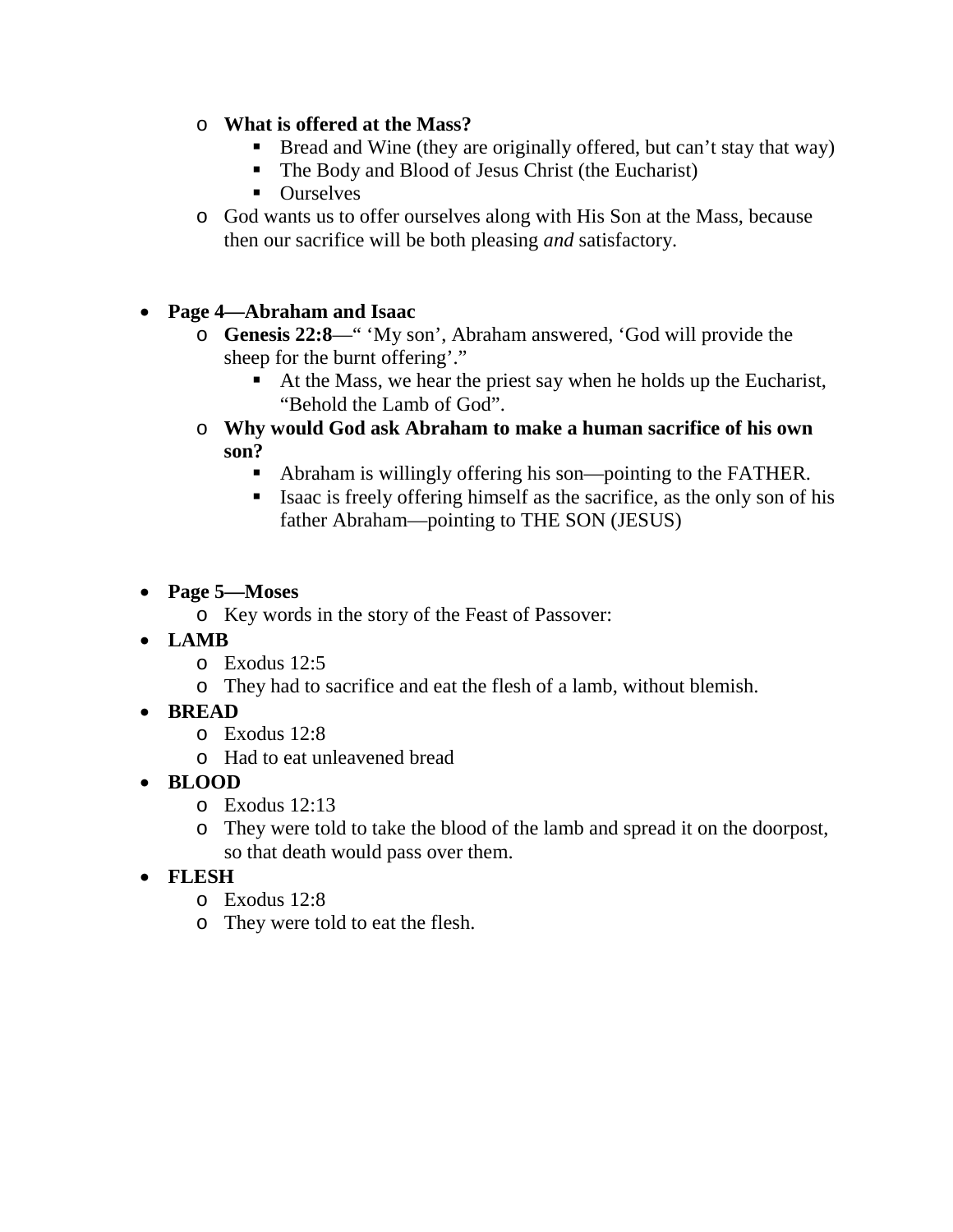# • **What does this have to do with us? What do we eat at Mass?**

- o The FLESH and BLOOD of the LAMB of God (unblemished and sinless), in the form of BREAD and wine.
- o When we receive the Body of Christ, we receive Him fully: body, blood, soul, and divinity. If we receive the Precious Blood, we are also receiving Him fully: body, blood, soul, and divinity. So whether we partake of one or the other or both, we are still receiving Christ totally and fully.
- o Right before we receive, we say: "Lord, I am not worthy that You should enter under my roof." Our mouth is like the door, and the roof is the roof of our mouth. We can remember how the blood was placed on the doorposts in order to save those who lived under that roof.
- **Page 6—Joshua at the city of Jericho**
- We see the ark of covenant. The Jewish people kept three things in there:
	- o Manna—food for their journey
	- o The staff of Aaron (the high priest, their shepherd)
	- o The Ten Commandments—the law
- **What is kept before the people of God always, front and center?**  The TABERNACLE.
	- o **Who is the new ark of the covenant? MARY** is the new ark of covenant. Her womb will contain JESUS.
	- o Jesus is not the *manna* but the **Bread of Life.**
	- o Jesus is not the *staff* but the **Shepherd.**
	- o Jesus is not the *Ten Commandments* but the **Lawgiver.**
- **Where do we place Jesus now?** In the Tabernacle.
	- o The tabernacle is where we place the Bread of life, the Shepherd, and the Lawgiver.
	- o Everywhere the ark of the covenant was carried, the Israelites won and were triumphant. So everywhere the church is, everywhere the tabernacle is, the Church is triumphant!
		- When the Church is persecuted, the first thing they try to get rid of is the Tabernacle, because the Eucharist is the center of our faith, and the tabernacle is the hidden treasure in every Catholic Church.